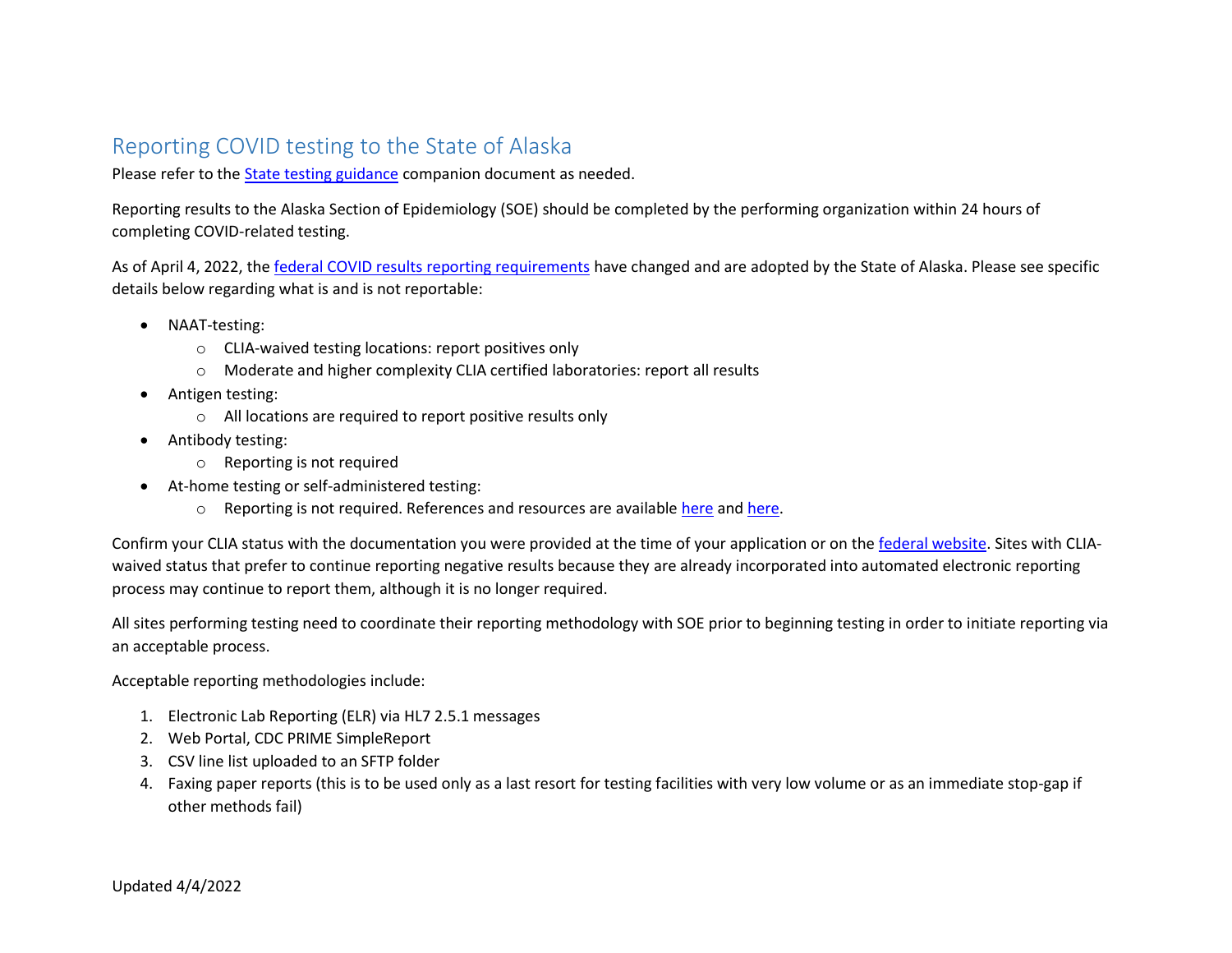If the best option for your site is not immediately apparent or you have questions about any of these methods, we are happy to discuss. Please contact our laboratory reporting coordinators for more information or to arrange a reporting method: Megan Tompkins [\(megan.tompkins@alaska.gov\)](mailto:megan.tompkins@alaska.gov), Bryan Emmons [\(bryan.emmons@alaska.gov\)](mailto:bryan.emmons@alaska.gov), and Clayton Weingartner [\(clayton.weingartner@alaska.gov\)](mailto:clayton.weingartner@alaska.gov).

# ELR reporting instructions

Scope internally with your IT, LIMS, and EHR teams to ensure that your software can produce an HL7 2.5.1 message. Facilities with existing ELR feeds for reportable conditions do not need to initiate new feeds but should implement any necessary local changes to EHR and LIMS software that allow COVID tests to be included in the feed. Any time an additional COVID-related test is added to the facility's lab capacity, ensure that configurations have been put into place to report that test. Please fill out the [Initial Intake Form](https://urldefense.com/v3/__https:/share.hsforms.com/18mBh0JrpRWmTJUGhIlRuKA3y5zk__;!!J2_8gdp6gZQ!85wIwkc9LbjJmeYdBIbfuE1xY0dkOOFbLRMSB-lsp4FMZwoYB_791Q3RcHer7y7Kqtt4oNs$) as a first step in onboarding your facility as a trading partner with our health department.

## Web Portal- CDC PRIME SimpleReport

The U.S. Centers for Disease Control and Prevention (CDC) has a web portal that can be used to report results, and the state of Alaska is connected to receive results submitted into this platform. This system can also save previous patient demographic information and limit the need to re-type these fields for individuals who undergo repeat testing. Please visit th[e SimpleReport website](https://simplereport.gov/) as well as the [SimpleReport](https://urldefense.com/v3/__https:/www.youtube.com/watch?v=3YsfDprX2aw__;!!J2_8gdp6gZQ!6wW1wvw1OopvpzVQSbrLoWvlsfBx_X9doqNpsIR_9si5VotyVh1uzsd6hNs10QFI7x0DH5Y$)  [Introduction and Onboarding video](https://urldefense.com/v3/__https:/www.youtube.com/watch?v=3YsfDprX2aw__;!!J2_8gdp6gZQ!6wW1wvw1OopvpzVQSbrLoWvlsfBx_X9doqNpsIR_9si5VotyVh1uzsd6hNs10QFI7x0DH5Y$) for more information, and if you select this reporting method, sign up for an account directly on the site. *Note: DHSS is not responsible for the security, privacy, or HIPAA compliance of CDC systems. This system has not been evaluated by DHSS for security, privacy, or HIPAA compliance.*

## CSV reporting instructions

CSV reporting is best for high-volume sites, especially those with some reporting capacity from within their own record-keeping system. Use the CSV file format included in this packet. Email the reporting contacts listed above to request initiation of an SFTP account, which will be provided via the healtheconnect Alaska vendor MoveIt. Facilities will be expected to review the file format, respond to formatting feedback, and reach 100% compliance with formatting expectations. Files should be saved in the SFTP location's Inbound folder in a .csv file type, not a .xlsx type. Formatting must follow the exact guidance below.

#### *File format guidance*

General formatting requirements: no commas or other special characters are allowed. If information is not available, leave blank rather than enter in "Unknown" or "N/A" or other indicator, but take note of the column status below prior to leaving any columns blank. The status column indicates whether a variable is required, preferred, or optional. RF variables, or "Required or will hard fail", indicates values that absolutely must be included in the file or the results import will fail. Items indicated R are required, and should be provided, but the message will not fail on import if not provided. Every reasonable effort should be taken to collect and report all required data elements.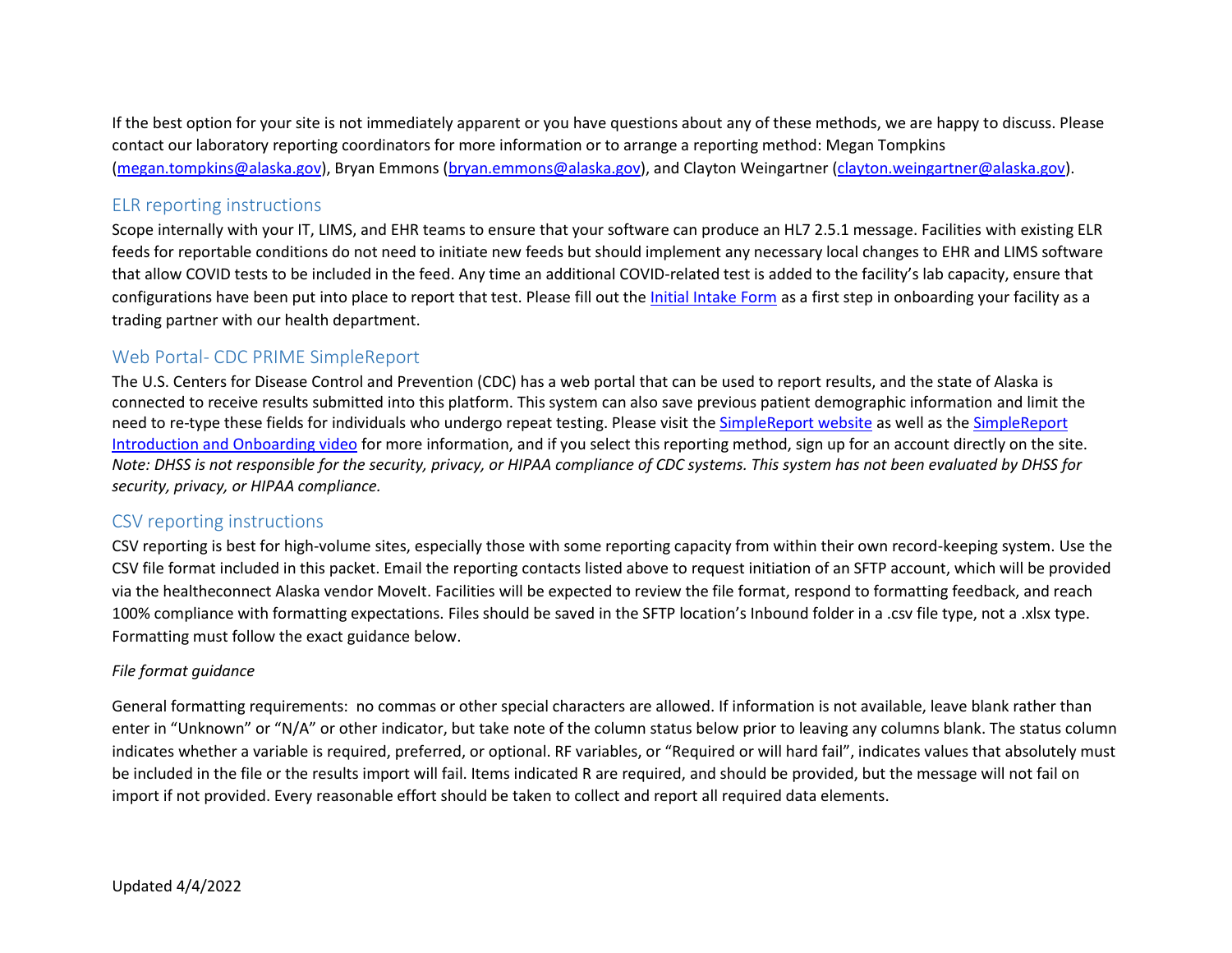Tools and guidance for selecting the appropriate LOINC test codes:<https://loinc.org/sars-coronavirus-2/#ivd> and <https://www.cdc.gov/csels/dls/sars-cov-2-livd-codes.html>, especially the Mapping tool "LIVD SARS-CoV-2 Test Codes.xlsx"

|                              |                                  |                                                                             | <b>STATUS (RF=REQUIRED OR</b><br><b>WILL HARD FAIL, R=</b>                                                                     |                                                                                                                                                                                               |
|------------------------------|----------------------------------|-----------------------------------------------------------------------------|--------------------------------------------------------------------------------------------------------------------------------|-----------------------------------------------------------------------------------------------------------------------------------------------------------------------------------------------|
| <b>COLUMN</b><br><b>NAME</b> | <b>COLUMN HEADER</b>             | <b>DESCRIPTION</b>                                                          | REQUIRED, P=PREFERRED,<br><b>O=OPTIONAL)</b>                                                                                   | <b>FORMATTING REQUIREMENTS</b>                                                                                                                                                                |
| A                            | reportingOrganizationCode        | CLIA number of facility reporting<br>results to the Section of Epidemiology | RF; If facility does not have a<br>CLIA number, coordinate with<br>Section of Epidemiology to be<br>assigned a local ID number | CLIA number                                                                                                                                                                                   |
| В                            | reportingOrganizationDescription | Name of facility reporting results to<br>the Section of Epidemiology        | <b>RF</b>                                                                                                                      | No commas                                                                                                                                                                                     |
| C                            | firstName                        | Patient's first name                                                        | <b>RF</b>                                                                                                                      | No commas                                                                                                                                                                                     |
| D                            | middleName                       | Patient's middle name                                                       | O                                                                                                                              | Middle initial or middle name; No commas                                                                                                                                                      |
| E                            | lastName                         | Patient's last name                                                         | <b>RF</b>                                                                                                                      | No commas                                                                                                                                                                                     |
| F                            | dateOfBirth                      | Patient's date of birth                                                     | R                                                                                                                              | MM/DD/YYYY                                                                                                                                                                                    |
| G                            | patientSex                       | Patient's self-reported current sex                                         | R                                                                                                                              | A= Ambiguous<br>F= Female<br>$M = Male$<br>N= Not applicable<br>$O =$ Other<br>U= Unknown<br>Can leave blank for unknown                                                                      |
| н                            | Race                             | Patient's self-reported race                                                | P                                                                                                                              | 1002-5= American Indian or Alaska Native<br>2028-9= Asian<br>2054-5= Black or African-American<br>2076-8= Native Hawaiian or Other Pacific<br>Islander<br>2106-3= White<br>2131-1= Other race |
| $\blacksquare$               | Ethnicity                        | Patient's self-reported ethnicity                                           | P                                                                                                                              | H= Hispanic or Latino<br>N= Not Hispanic or Latino<br>U= Unknown                                                                                                                              |
| J                            | Street                           | Patient's permanent residence street<br>address                             | R                                                                                                                              | No commas                                                                                                                                                                                     |
| K                            | City                             | Patient's permanent residence city                                          | R                                                                                                                              |                                                                                                                                                                                               |
| L                            | State                            | Patient's permanent residence state                                         | R                                                                                                                              | 2-letter code                                                                                                                                                                                 |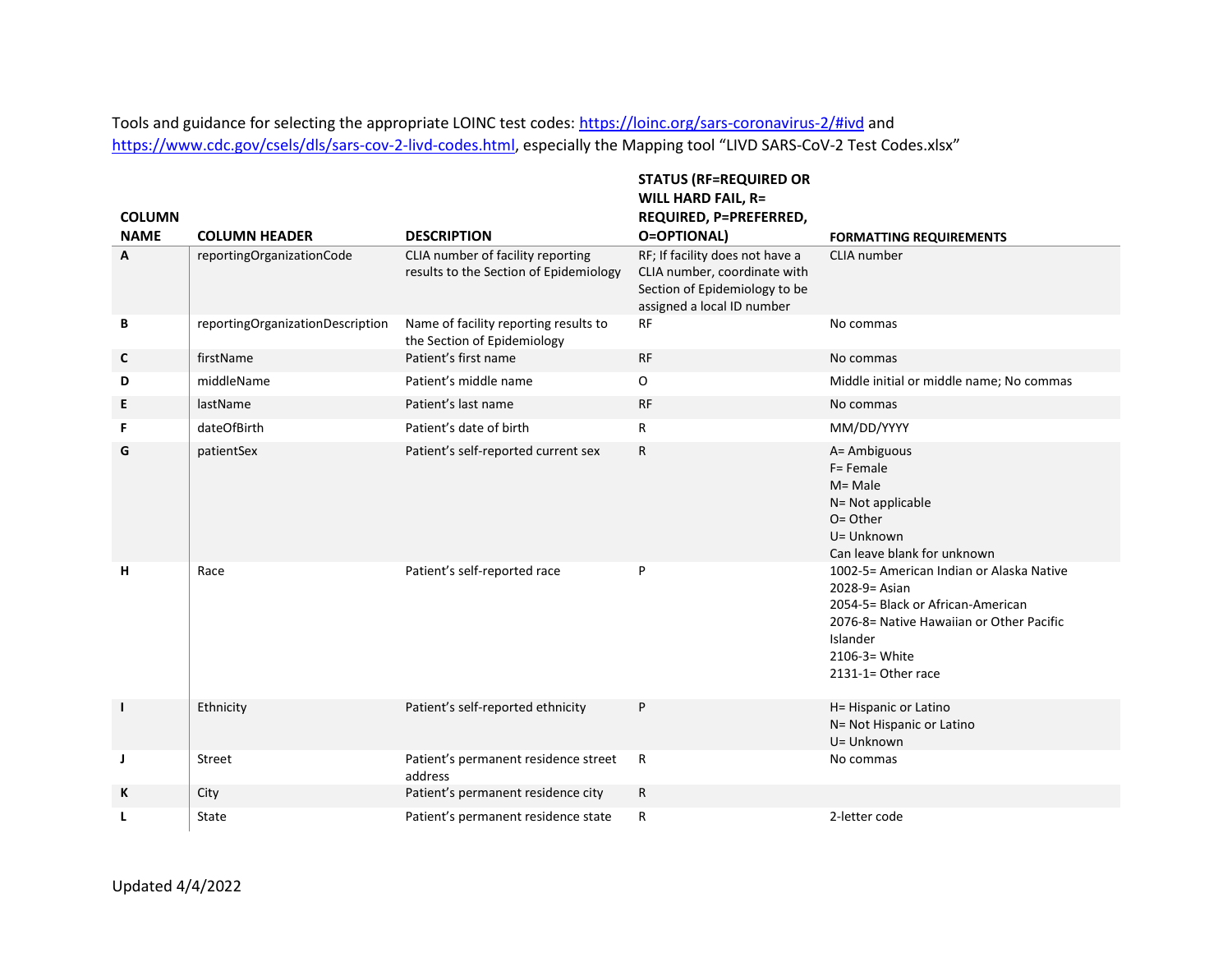| Zip                         | Patient's permanent residence zip                                                                           | R                                                                                                                                           | 5-digit zip                                                                      |
|-----------------------------|-------------------------------------------------------------------------------------------------------------|---------------------------------------------------------------------------------------------------------------------------------------------|----------------------------------------------------------------------------------|
| patientPhone                | Current contact phone number                                                                                | R                                                                                                                                           | (XXX) XXX-XXXX                                                                   |
| accessionNumber             | Must be unique to patient/ test event                                                                       | O; provide if generated at the<br>facility, otherwise leave blank                                                                           |                                                                                  |
| specimenCollectionDate      | Date the specimen was collected                                                                             | RF                                                                                                                                          | MM/DD/YYYY                                                                       |
| specimenAnalysisDate        | Date the test was performed                                                                                 | <b>RF</b>                                                                                                                                   | MM/DD/YYYY                                                                       |
| orderedTestCode             | LOINC code, search for appropriate<br>code based on performed test<br>https://loinc.org/sars-coronavirus-2/ | RF                                                                                                                                          | LOINC codes only                                                                 |
| orderedTestDescription      |                                                                                                             | <b>RF</b>                                                                                                                                   |                                                                                  |
| orderedTestCodingSystem     | LN                                                                                                          | RF                                                                                                                                          | Literal value: LN                                                                |
| resultedTestName            | Test name, such as "SARS-CoV2-PCR"                                                                          | RF                                                                                                                                          |                                                                                  |
| resultedTestCode            | LOINC code, search for appropriate<br>code based on performed test<br>https://loinc.org/sars-coronavirus-2/ | RF                                                                                                                                          | LOINC codes only                                                                 |
| resultedTestCodingSystem    | LN                                                                                                          | <b>RF</b>                                                                                                                                   | Literal value: LN                                                                |
| resultedTestResult          | Test result                                                                                                 | <b>RF</b>                                                                                                                                   | Acceptable responses are Positive, Negative,<br>Indeterminate, or Unsatisfactory |
| resultedTestNameTwo         | Test name, such as "SARS-CoV2-PCR"                                                                          | an ordered test with multiple<br>resulted tests possible, such<br>as a multi-target flu/ SARS-<br>$CoV-2$                                   |                                                                                  |
| resultedTestCodeTwo         | LOINC code, search for appropriate<br>code based on performed test<br>https://loinc.org/sars-coronavirus-2/ | O; Only required if performing<br>an ordered test with multiple<br>resulted tests possible, such<br>as a multi-target flu/ SARS-<br>$COV-2$ | LOINC codes only                                                                 |
| resultedTestTwoCodingSystem | LN                                                                                                          | O; Only required if performing<br>an ordered test with multiple<br>resulted tests possible, such<br>as a multi-target flu/ SARS-<br>$CoV-2$ | Literal value: LN                                                                |
| resultedTestResultTwo       | Test result                                                                                                 | O; Only required if performing<br>an ordered test with multiple<br>resulted tests possible, such                                            | Acceptable responses are Positive, Negative,<br>Indeterminate, or Unsatisfactory |
|                             |                                                                                                             | $COV-2$                                                                                                                                     |                                                                                  |
|                             |                                                                                                             | Test name, such as "SARS-CoV2-PCR"                                                                                                          | O; Only required if performing<br>as a multi-target flu/ SARS-                   |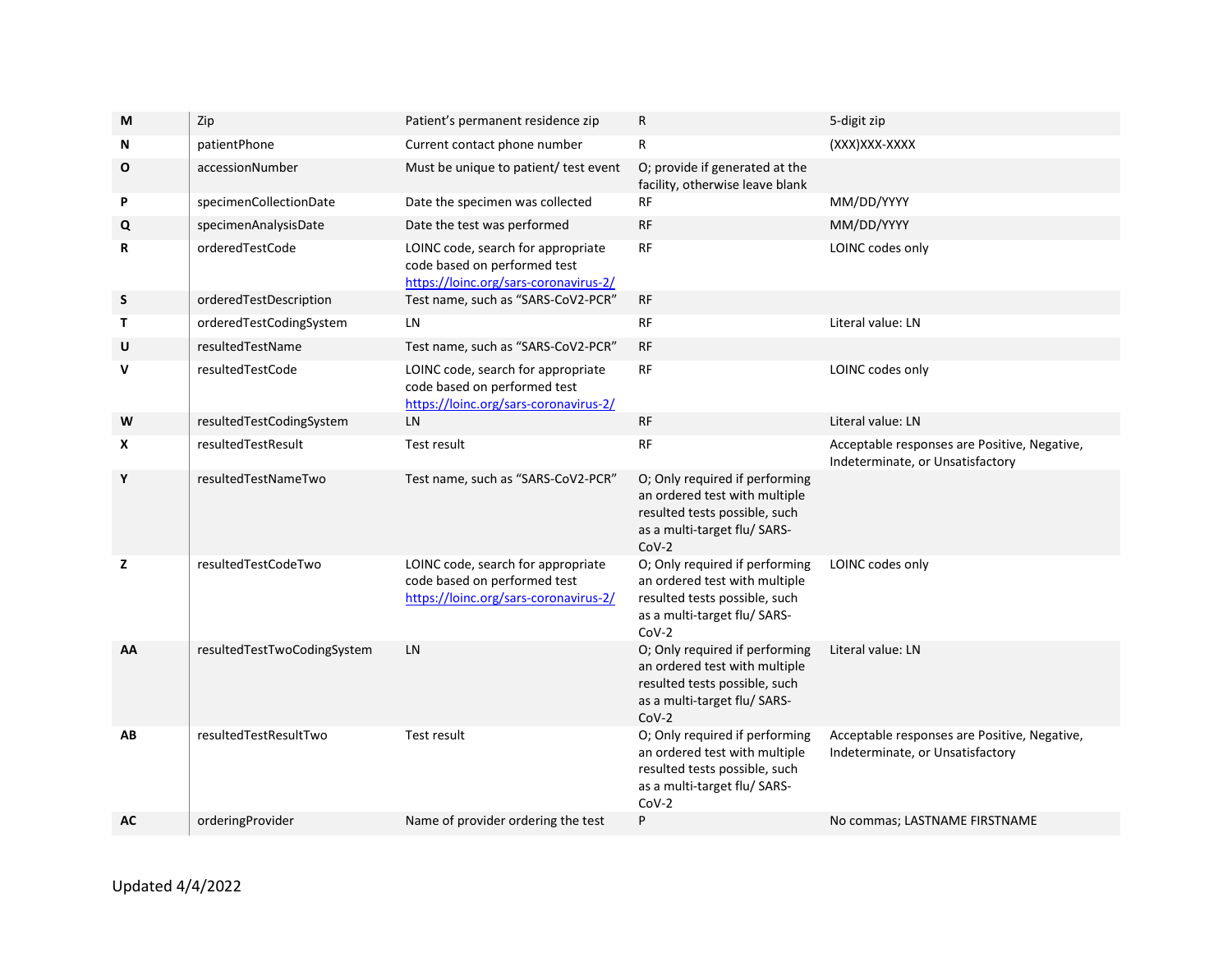| <b>AD</b> | orderingProviderStreet      | Address of provider ordering the test                 | P                                                                                                                             |                                                             |
|-----------|-----------------------------|-------------------------------------------------------|-------------------------------------------------------------------------------------------------------------------------------|-------------------------------------------------------------|
| AE        | orderingProviderCity        | City of provider ordering the test                    | P                                                                                                                             |                                                             |
| AF        | orderingProviderState       | State of provider ordering the test                   | P                                                                                                                             | 2-letter state abbreviation                                 |
| AG        | orderingProviderZip         | Zip of provider ordering the test                     | P                                                                                                                             | 5-digit zip code                                            |
| AH        | orderingFacilityID          | CLIA number for the facility ordering<br>the test     | R; If facility does not have a<br>CLIA number, coordinate with<br>Section of Epidemiology to be<br>assigned a local ID number | CLIA number (unless assigned a local ID by<br>Epidemiology) |
| <b>AI</b> | orderingFacilityDescription | Name of the facility ordering the test                | R                                                                                                                             | No commas                                                   |
| AJ        | orderingFacilityStreet      | Street address of the facility ordering<br>the test   | R                                                                                                                             | No commas                                                   |
| AK        | orderingFacilityCity        | City of the facility ordering the test                | R                                                                                                                             |                                                             |
| <b>AL</b> | orderingFacilityState       | State of the facility ordering the test               | R                                                                                                                             | 2-letter abbreviation                                       |
| <b>AM</b> | orderingFacilityZip         | Zip of the facility ordering the test                 | R                                                                                                                             | 5-digit zip code                                            |
| AN        | testingFacilityID           | CLIA number for facility performing<br>the test       | R; If facility does not have a<br>CLIA number, coordinate with<br>Section of Epidemiology to be<br>assigned a local ID number | CLIA number (unless assigned a local ID by<br>Epidemiology) |
| <b>AO</b> | testingFacilityDescription  | Name of the facility performing the<br>test           | <b>RF</b>                                                                                                                     | No commas                                                   |
| <b>AP</b> | testingFacilityStreet       | Street address of the facility<br>performing the test | <b>RF</b>                                                                                                                     | No commas                                                   |
| <b>AQ</b> | testingFacilityCity         | City of the facility performing the test              | <b>RF</b>                                                                                                                     |                                                             |
| <b>AR</b> | testingFacilityState        | State of the facility performing the<br>test          | <b>RF</b>                                                                                                                     | 2-letter abbreviation                                       |
| AS        | testingFacilityZip          | Zip of the facility performing the test               | <b>RF</b>                                                                                                                     | 5-digit zip code                                            |

# Paper reporting instructions

Complete the Infectious Disease Report Form [\(http://dhss.alaska.gov/dph/Epi/Documents/pubs/conditions/frmInfect.pdf\)](http://dhss.alaska.gov/dph/Epi/Documents/pubs/conditions/frmInfect.pdf) for each person tested. Fax the form and a printed lab report (if available) to SOE at 907-561-4239 or 907-563-7868. Manual paper reporting is exceedingly time consuming for facilities and SOE and is therefore *discouraged* unless no other method can be utilized. Please note that paper reporting is not an acceptable method for facilities reporting 100 or more tests per week.